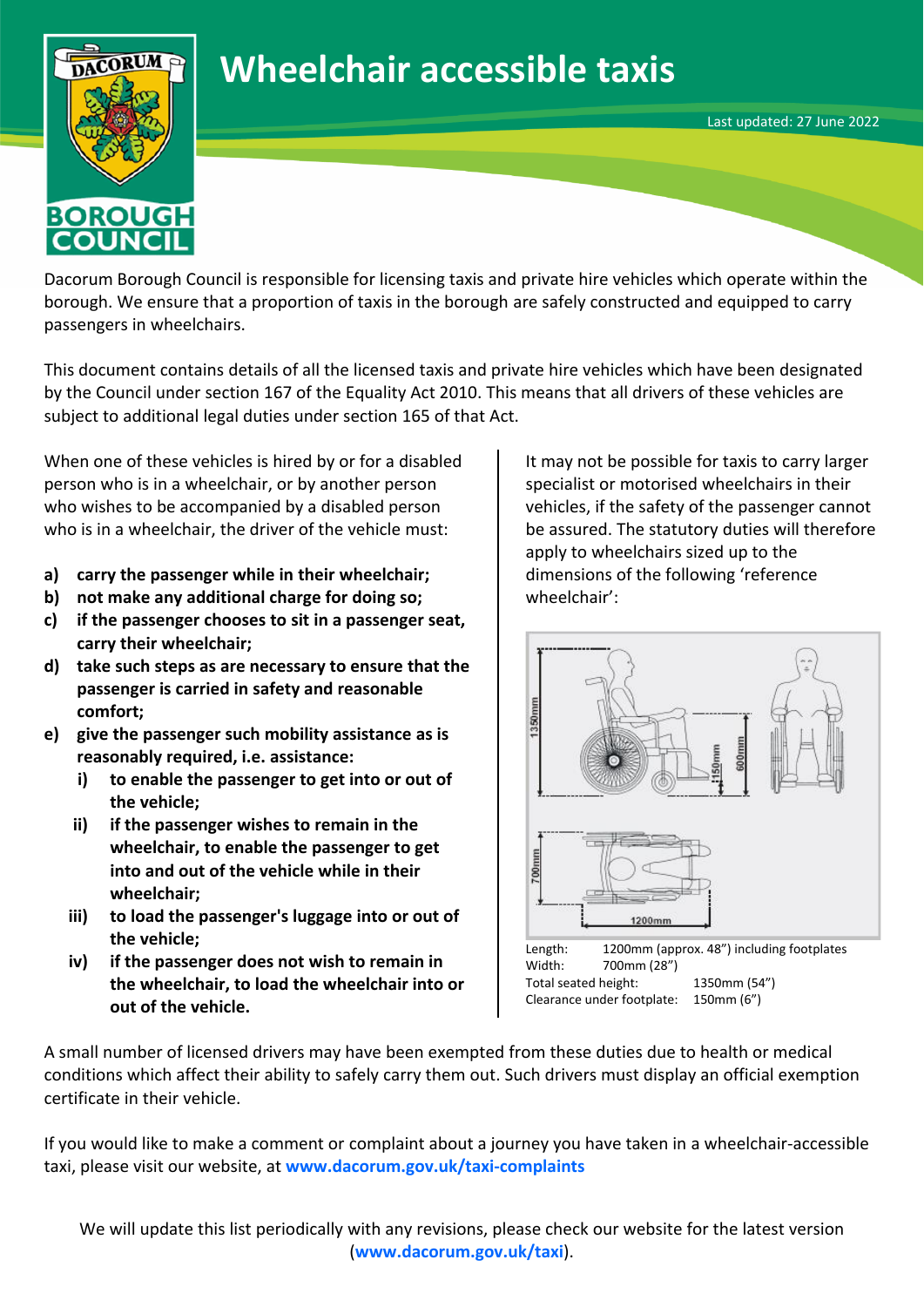| Licence (plate)<br>number | <b>Registration number</b> | Vehicle make/model           | Vehicle licence type<br>(see note below) | <b>Licence expires</b> |
|---------------------------|----------------------------|------------------------------|------------------------------------------|------------------------|
| <b>HV 061</b>             | <b>K700 RKS</b>            | <b>Ford Transit</b>          | Hackney Carriage vehicle                 | 5 July 2022            |
| <b>HV 062</b>             | GJ51 CAB                   | <b>Ford Transit</b>          | Hackney Carriage vehicle                 | 31 March 2023          |
| <b>HV 071</b>             | SP56 RAS                   | Mercedes-Benz Viano          | Hackney Carriage vehicle                 | 29 September 2022      |
| HV 097                    | KN11 XJO                   | Mercedes-Benz Viano          | Hackney Carriage vehicle                 | 6 March 2023           |
| <b>HV 154</b>             | OU60 ZBC                   | Mercedes-Benz Vito           | Hackney Carriage vehicle                 | 1 September 2022       |
| <b>HV 209</b>             | SF13 GFZ                   | <b>Peugeot Premier</b>       | Hackney Carriage vehicle                 | 16 April 2023          |
| <b>HV 221</b>             | CE17 MYR                   | Mercedes-Benz V Class        | Hackney Carriage vehicle                 | 3 September 2022       |
| <b>HV 231</b>             | KJ69 CJF                   | Mercedes-Benz Vito           | Hackney Carriage vehicle                 | 14 December 2022       |
| <b>HV 250</b>             | YL17 JDK                   | Mercedes-Benz Vito           | Hackney Carriage vehicle                 | 20 July 2022           |
| <b>HV 304</b>             | SA08 JWZ                   | Ford Tourneo                 | Hackney Carriage vehicle                 | 12 August 2022         |
| <b>HV 317</b>             | KX64 RXH                   | Ford Tourneo                 | Hackney Carriage vehicle                 | 28 October 2022        |
| <b>HV 318</b>             | F4 AYT                     | Mercedes-Benz Viano          | Hackney Carriage vehicle                 | 19 November 2022       |
| <b>HV 322</b>             | T4 XLV                     | Ford Tourneo                 | Hackney Carriage vehicle                 | 12 July 2022           |
| <b>HV 325</b>             | <b>BA54 CAB</b>            | <b>Peugeot Partner Tepee</b> | Hackney Carriage vehicle                 | 26 March 2023          |
| <b>HV 339</b>             | LO19 VWU                   | Mercedes-Benz Vito           | Hackney Carriage vehicle                 | 31 May 2023            |
| <b>HV 341</b>             | KV06 PGR                   | Mercedes-Benz Viano          | Hackney Carriage vehicle                 | 6 September 2022       |
| <b>HV 343</b>             | SF17 HFM                   | Ford Tourneo                 | Hackney Carriage vehicle                 | 25 November 2022       |
| <b>HV 346</b>             | LR71 VJU                   | Mercedes-Benz Vito           | Hackney Carriage vehicle                 | 4 October 2022         |
| <b>PV 021</b>             | BX55 JZM                   | <b>Renault Master</b>        | Private Hire vehicle                     | 31 January 2023        |